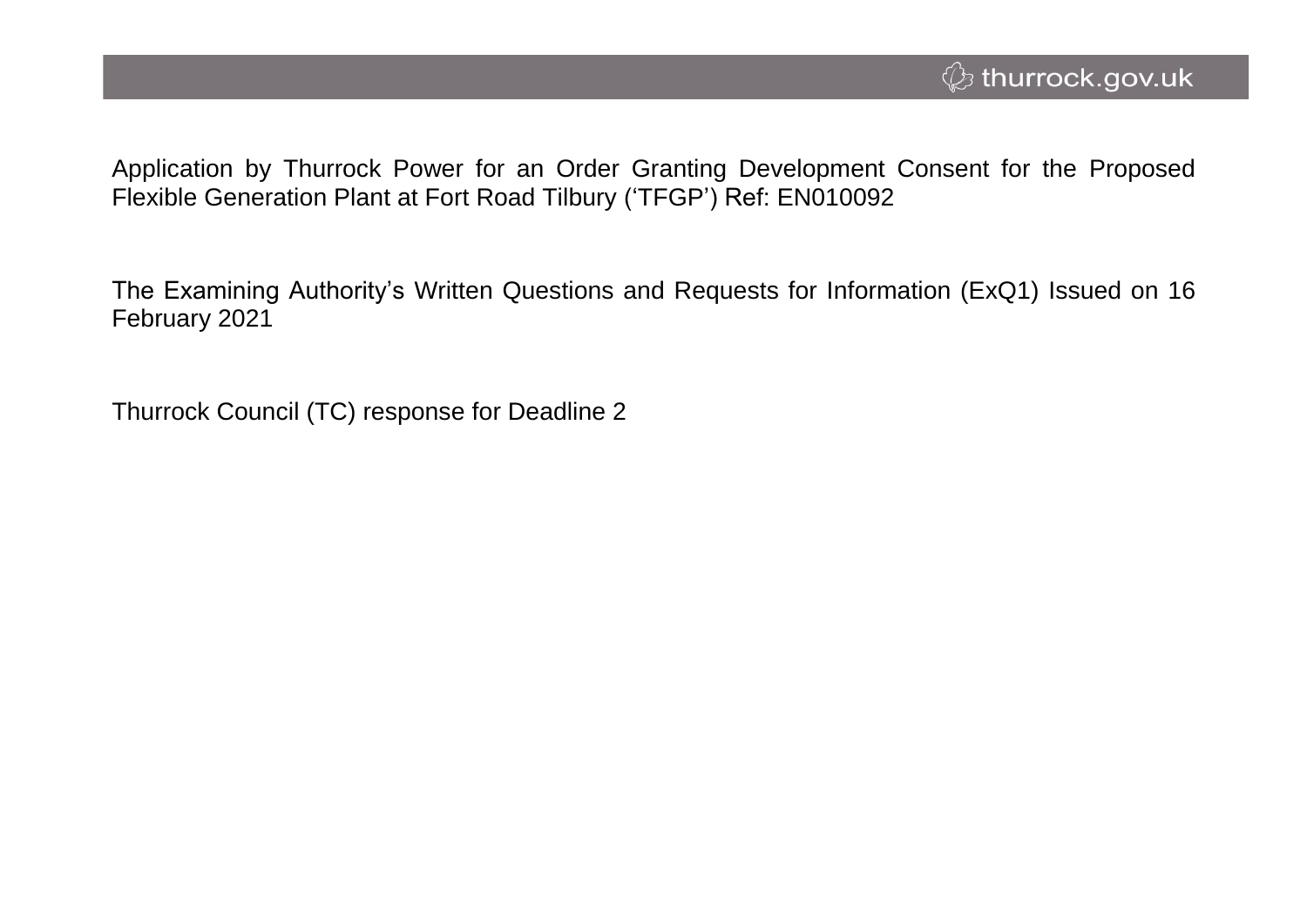## Responses to ExQ1;

| <b>EXQ</b>     | Respondent                                  | Question                                                                                                                                                                                                                                                                                                                                                                                                                                                                                                                                | <b>Thurrock Council Response</b>                                                                                                                                                                                                                                   |
|----------------|---------------------------------------------|-----------------------------------------------------------------------------------------------------------------------------------------------------------------------------------------------------------------------------------------------------------------------------------------------------------------------------------------------------------------------------------------------------------------------------------------------------------------------------------------------------------------------------------------|--------------------------------------------------------------------------------------------------------------------------------------------------------------------------------------------------------------------------------------------------------------------|
| $\mathbf{3}$   | <b>Compulsory Acquisition</b>               |                                                                                                                                                                                                                                                                                                                                                                                                                                                                                                                                         |                                                                                                                                                                                                                                                                    |
| 1.3.3          | <b>Thurrock Council</b>                     | Please provide copies of the common land<br>register map for the Register Units CL411<br>and CL228 together with relevant extracts<br>of the land and rights sections.                                                                                                                                                                                                                                                                                                                                                                  | Please see the enclosed documents. It is<br>understood the applicant will also be<br>provided information on this in the form of<br>the West Tilbury Commons Conservators.                                                                                         |
| $\overline{4}$ | <b>Cultural Heritage</b>                    |                                                                                                                                                                                                                                                                                                                                                                                                                                                                                                                                         |                                                                                                                                                                                                                                                                    |
| 1.4.1          | <b>Thurrock Council/Historic</b><br>England | The ExA notes Thurrock Council's<br>comments (RR [RR-007]) that the ES fails<br>to assess the effects on the Grade I listed<br>Church of St Katherine and the Grade II<br>listed Old Rectory. The Applicant explains<br>(Historic Environment Settings Analysis<br>[PDC-013]) that these heritage assets were<br>scoped out of the assessment as the<br>development site does not form part of<br>their settings. Please comment on the<br>approach taken by the Applicant to these<br>assets (providing reasons where<br>appropriate). | It is understood from the applicant that<br>further information will be submitted at<br>Deadline 2 to explain this. TC welcomes<br>the opportunity to review this information<br>and provide comments accordingly.                                                 |
| $5\phantom{.}$ | <b>Cumulative Impacts</b>                   |                                                                                                                                                                                                                                                                                                                                                                                                                                                                                                                                         |                                                                                                                                                                                                                                                                    |
| 1.5.2          | Applicant/Thurrock Council                  | Please explain the current status of the<br>Tilbury Link Road project referred to by<br>PoTLL in their RR [RR-023] including<br>details of how advanced the scheme is and<br>its relationship to the Proposed<br>Development.                                                                                                                                                                                                                                                                                                           | Tilbury Link Road project is a council<br>investigation into providing a link between<br>the proposed LTC route and A1089 St<br>Andrews Road. This carries no weight in<br>relation to the LTC proposals, which was<br>discounted at an early stage soon after the |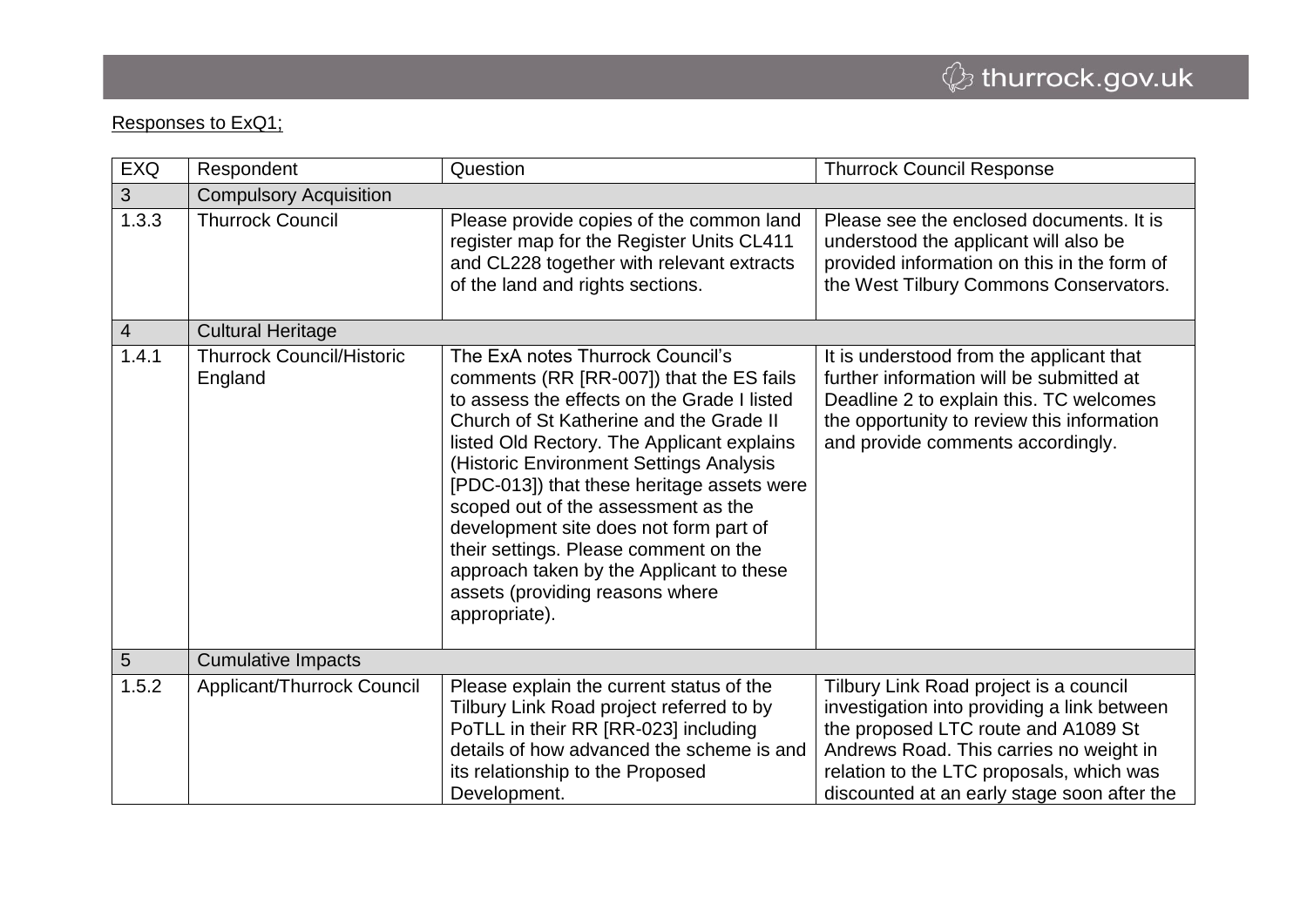|                |                                        |                                                                                                                                                              | ES Scoping stage and was removed from<br>the LTC scope. This has been continuously<br>disputed by Thurrock Council. However,<br>the project is included within Highways<br>England's RIS2, but likely for delivery in the<br>RIS3 period. The council is working with<br>DfT and stakeholders to bring the scheme<br>forward at the earliest opportunity.<br>LTC team have identified that provision<br>could be included in the LTC DCO to<br>ensure that this link could be developed in<br>the future by ensuring "passive provision".<br>This terminology means that the indicative<br>location of the junction would have no<br>major services, earthworks and/or<br>structures/features that potentially would be<br>located in that broad area and which could<br>prevent the junction from being installed in<br>the future. |
|----------------|----------------------------------------|--------------------------------------------------------------------------------------------------------------------------------------------------------------|--------------------------------------------------------------------------------------------------------------------------------------------------------------------------------------------------------------------------------------------------------------------------------------------------------------------------------------------------------------------------------------------------------------------------------------------------------------------------------------------------------------------------------------------------------------------------------------------------------------------------------------------------------------------------------------------------------------------------------------------------------------------------------------------------------------------------------------|
| $\overline{7}$ | <b>Draft Development Consent Order</b> |                                                                                                                                                              |                                                                                                                                                                                                                                                                                                                                                                                                                                                                                                                                                                                                                                                                                                                                                                                                                                      |
| 1.7.20         | <b>Thurrock Council</b>                | Schedule 2 - Please comment on the<br>requirements set out in Schedule 2 and<br>highlight any proposed changes suggested<br>by the local planning authority. | Section 8 of Thurrock Council's Local<br>Impact Report provides TC's comments on<br>the 'requirements' as set out in the draft<br>DCO.                                                                                                                                                                                                                                                                                                                                                                                                                                                                                                                                                                                                                                                                                               |
| 1.7.22         | Applicant/Thurrock Council             | Schedule 2, P1, R11 - should the Host<br>Authority have a role in approving the<br><b>Flood Evacuation Plan?</b>                                             | Yes, this is something Thurrock Council's<br>wish to include on planning permissions<br>and is considered necessary given the<br>site's location in a high risk flood zone.<br>Section 8 of Thurrock Council's Local                                                                                                                                                                                                                                                                                                                                                                                                                                                                                                                                                                                                                 |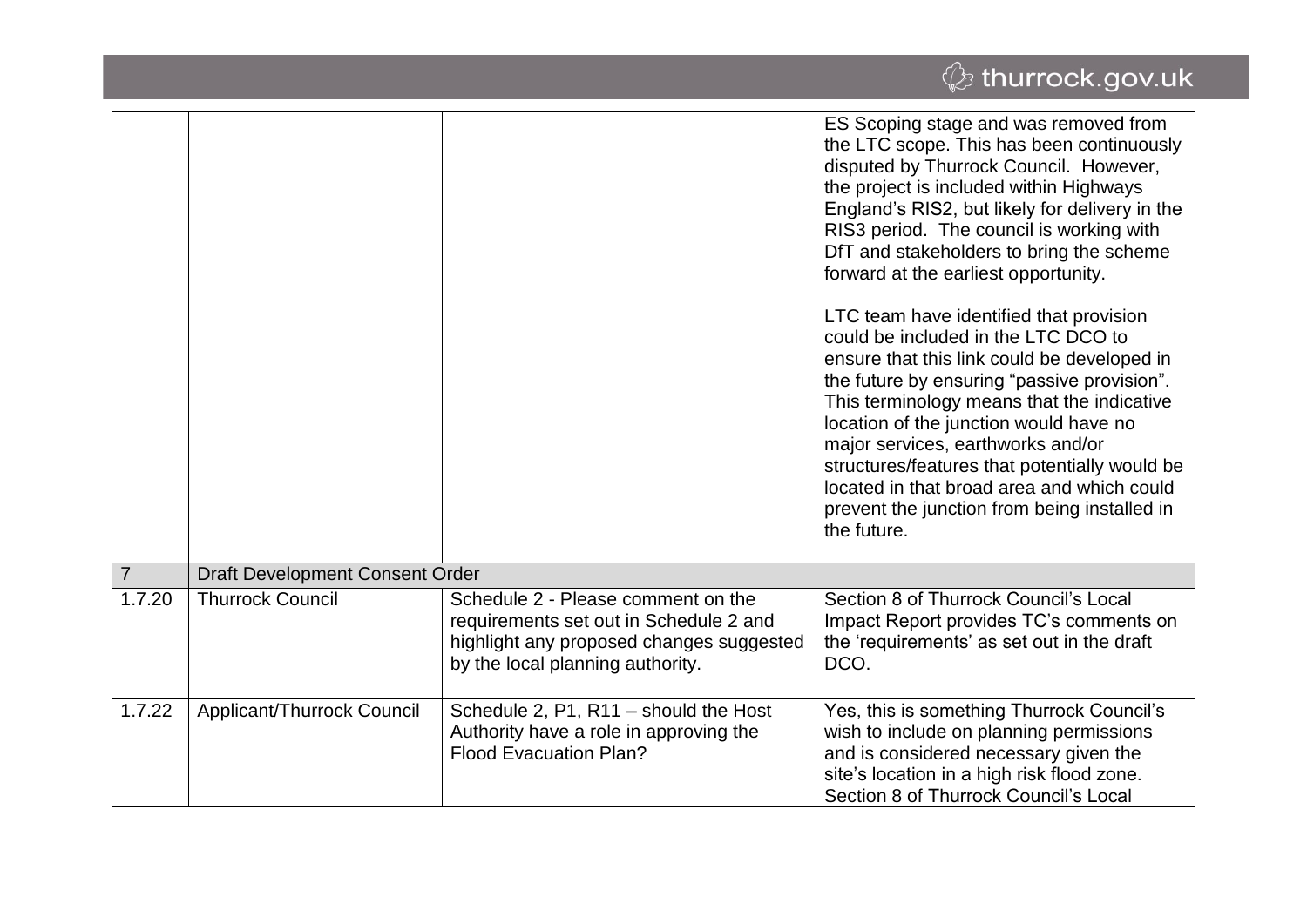# $\overline{\mathcal{Q}}$  thurrock.gov.uk

|        |                                                               |                                                                                                                                                                                                                                                                                                                                                                    | Impact Report provide further comment to<br>this.                                                                                                                                                                                                 |
|--------|---------------------------------------------------------------|--------------------------------------------------------------------------------------------------------------------------------------------------------------------------------------------------------------------------------------------------------------------------------------------------------------------------------------------------------------------|---------------------------------------------------------------------------------------------------------------------------------------------------------------------------------------------------------------------------------------------------|
| 1.7.26 | Applicant/Thurrock Council                                    | Schedule 2, P1, R15 - Please provide a<br>justification for the inclusion of this<br>requirement in the dDCO.                                                                                                                                                                                                                                                      | This 'requirement' is necessary to ensure<br>this part of the site is restored to a more<br>natural appearance for visual amenity and<br>ecology reasons                                                                                          |
| 9      | <b>Green Belt and Local Planning Policy</b>                   |                                                                                                                                                                                                                                                                                                                                                                    |                                                                                                                                                                                                                                                   |
| 1.9.1  | <b>Thurrock Council &amp;</b><br>Gravesham Borough<br>Council | Please comment on the Applicant's case<br>for very special circumstances set out in<br>the statement of case and green belt<br>statement [APP-135 to APP-139]. You may<br>instead prefer to include this information in<br>any Written Statement.                                                                                                                  | From the Thurrock Council's Local Impact<br>Report Assessment section 7 please see<br>the 'Principle of the Development and<br>Impact upon the Green Belt' section and in<br>particular paragraphs 7.88 to 7.92, and<br>paragraphs 7.264 to 7.266 |
| 1.9.3  | <b>Thurrock Council</b>                                       | Does the Host Authority agree with the<br>Applicant's statement at paragraph 3.56 of<br>[APP-135] that, based on the SGBA<br>carried out by the Council, "in order to<br>avoid 'fundamentally' important green belt<br>land, any new development has to be<br>placed in a parcel that is still of 'major'<br>importance".                                          | Yes, and it is recognised that the proposal<br>is shown sited as close to the existing<br>electricity infrastructure and non Green Belt<br>land.                                                                                                  |
| 1.9.4  | <b>Thurrock Council</b>                                       | Does the Host Authority agree with the<br>Applicant's statement in paragraph 3.56 of<br>Appendix 1 to the Applicant's Statement of<br>Case (Green Belt Statement) [APP-135]<br>that as the locations of the above ground<br>elements of the project within parcels 30<br>and 34 are of no importance to the first two<br>purposes of the green belt and of 'major' | Yes.                                                                                                                                                                                                                                              |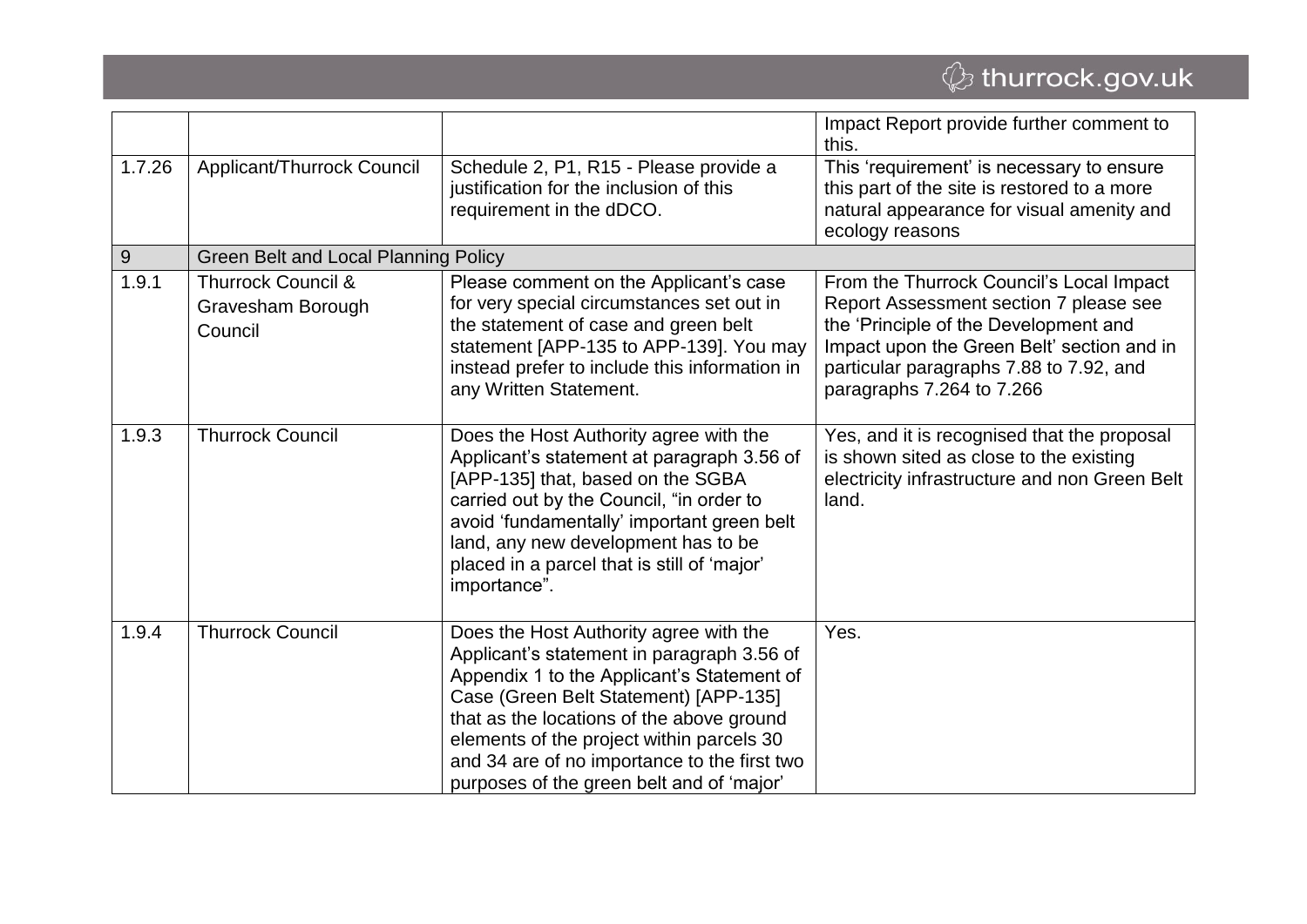|       |                                    | importance with regard to the third<br>purpose, they can be deemed as relatively<br>low importance in comparison to other land<br>parcels?                                                                                                                                                                                                  |                                                                                                                                                                                                                                                                                                             |
|-------|------------------------------------|---------------------------------------------------------------------------------------------------------------------------------------------------------------------------------------------------------------------------------------------------------------------------------------------------------------------------------------------|-------------------------------------------------------------------------------------------------------------------------------------------------------------------------------------------------------------------------------------------------------------------------------------------------------------|
| 1.9.6 | <b>Applicant/ Thurrock Council</b> | Section 3 of Appendix 1 to the Applicant's<br><b>Statement of Case (Green Belt Statement)</b><br>[APP-135] refers to Thurrock Council's<br>Strategic Green Belt Assessment (SGBA).<br>Please provide a copy of this document<br>together with any plans referred to or<br>signpost where they can be found in the<br>application documents. | Please see enclosed Thurrock Council's<br>Strategic Green Belt Assessment (SGBA).                                                                                                                                                                                                                           |
| 1.9.7 | <b>Thurrock Council</b>            | What is the view of the Host Authority<br>regarding the use of Green Belt land for<br>the Proposed Development? Does the<br>Council consider the very special<br>circumstances necessary to outweigh the<br>harm to the green belt, and any other<br>harm, are present?                                                                     | The Host Authority consider that the factors<br>put forward as very special circumstances<br>outweigh the harm to the green belt. Please<br>see the 'Principle of the Development and<br>Impact upon the Green Belt' section and in<br>particular paragraphs 7.88 to 7.92, and<br>paragraphs 7.264 to 7.266 |
| 1.9.8 | <b>Thurrock Council</b>            | Are there any proposals to change the<br>boundaries of the Green Belt in the vicinity<br>of the Proposed Development? If so,<br>please specify and include details of<br>whether the application site is affected.                                                                                                                          | There are currently no proposals to change<br>the boundaries of the Green Belt in the<br>vicinity of the proposed development.                                                                                                                                                                              |
| 1.9.9 | <b>Thurrock Council</b>            | Does the Council consider the Proposed<br>Development would be in conflict with any<br>proposals or policies in any development                                                                                                                                                                                                             | Paragraph 7.262 of the LIR provides a<br>summary and this identifies the positive and<br>negatives impacts of the development of                                                                                                                                                                            |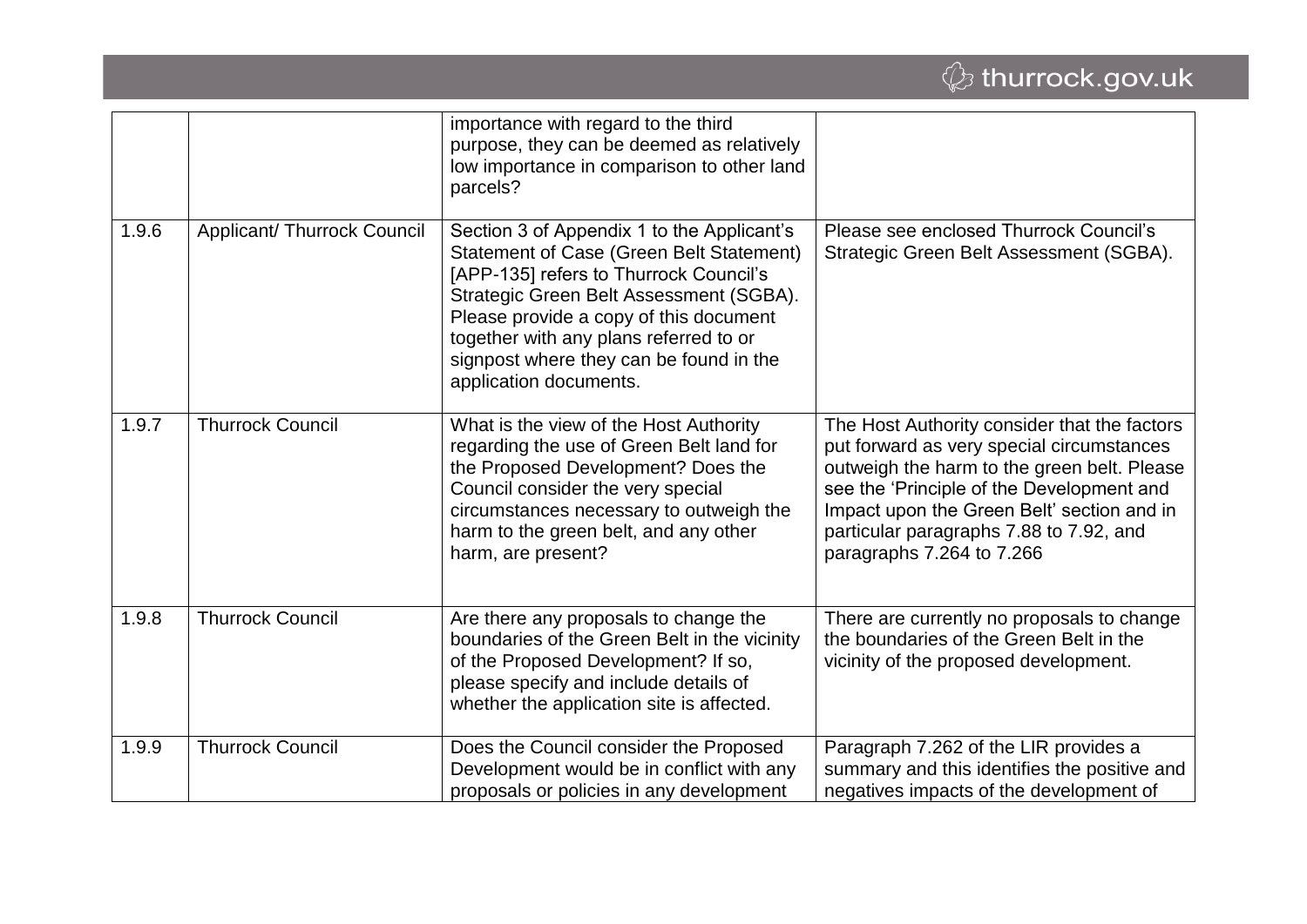### *ᠿ* thurrock.gov.uk plan documents (including emerging each material planning consideration. The plans)? If so, please provide a summary conclusion of the LIR considers all of the and link to the relevant policy and/or material planning considerations and proposals map. overall, subject to mitigation, the Council does not object to the application. See link to the Host Authority's planning policies and proposals map: [Thurrock Council Local Plan: Policies Map](http://www.planvu.co.uk/thurrock/)  [\(planvu.co.uk\)](http://www.planvu.co.uk/thurrock/) Key paragraphs from the LIR are included below where there is a policy conflict. In terms of landscape impact, the last sentence of paragraph 7.127 from LIR states the proposal would erode some of the rural landscape in this location and impact upon the Green Belt so would not protect or enhance in regard to policy CSTP23 (Thurrock Character and Distinctiveness). In terms of the impact upon agricultural land, the second sentence from paragraph 7.245 of the LIR states a negative impact would result from the permanent and temporary loss of agricultural land having regard to policy CSTP21 (Productive Land). In terms of climate change, paragraph 7.260 from LIR states the proposal is not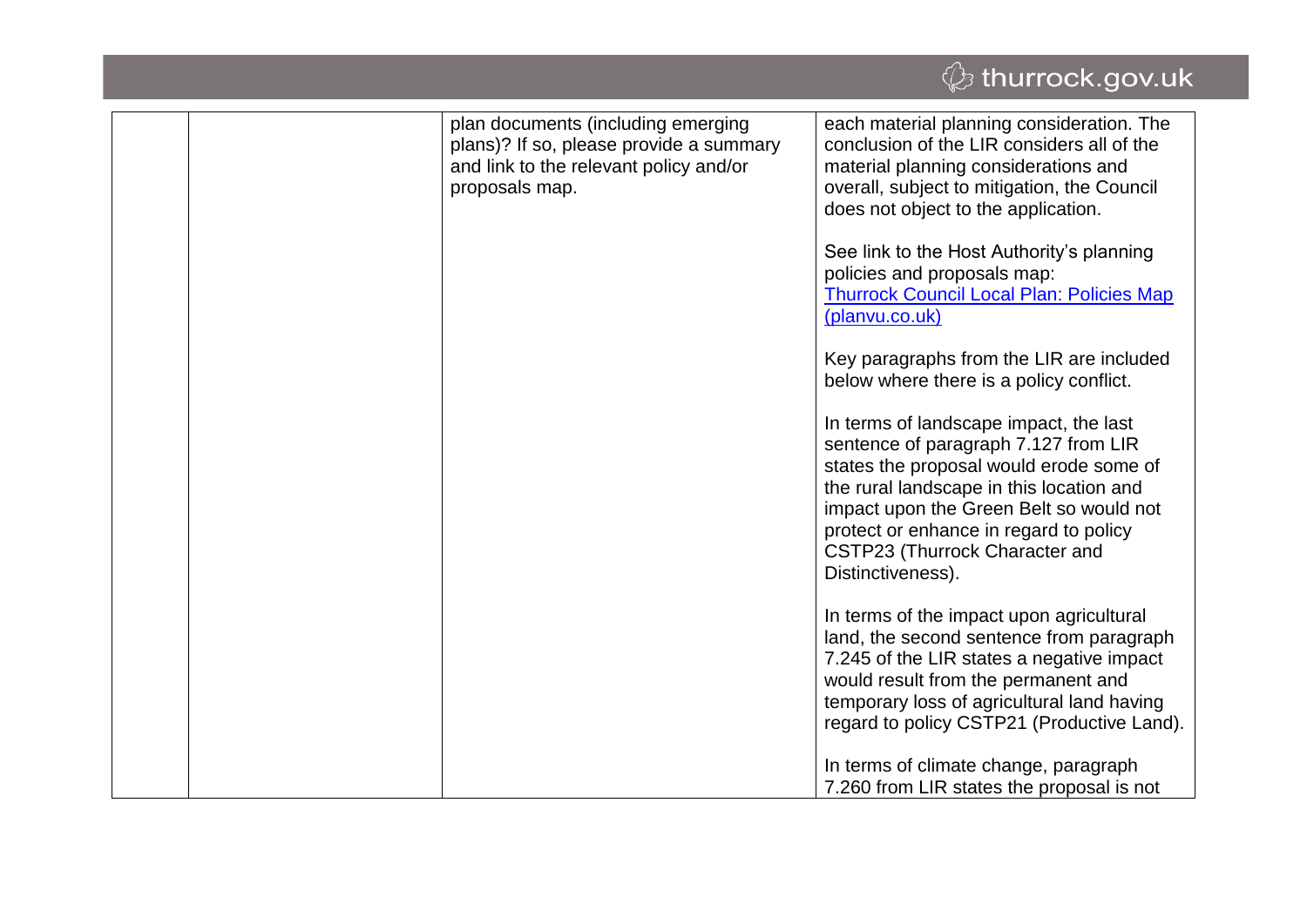# $\overline{\mathcal{Q}}$  thurrock.gov.uk

|        |                         |                                                                                                                                    | renewable or low carbon technology and<br>would introduce emissions so would be<br>contrary to the requirements of policy<br>CSTP25 but it is recognised that the<br>would not run 24 hours a day like a<br>traditional power station. | proposal would provide an on demand type<br>of facility for when electricity is needed so |
|--------|-------------------------|------------------------------------------------------------------------------------------------------------------------------------|----------------------------------------------------------------------------------------------------------------------------------------------------------------------------------------------------------------------------------------|-------------------------------------------------------------------------------------------|
| 1.9.10 | <b>Thurrock Council</b> | Please provide details of the current status<br>of the emerging Thurrock Local Plan and<br>the anticipated timescale for adoption. | proposed timescale for the adoption<br>emerging Thurrock Local Plan and<br>anticipated timescale for adoption.<br>Table<br>$\overline{1}$<br>$\overline{\phantom{a}}$                                                                  | The table below provides details of the he<br>Thurrock Local<br>Plan                      |
|        |                         |                                                                                                                                    | <b>Preparation Timetable</b><br><b>Plan Preparation</b>                                                                                                                                                                                | <b>LDS Target Date</b>                                                                    |
|        |                         |                                                                                                                                    | <b>Stage</b>                                                                                                                                                                                                                           |                                                                                           |
|        |                         |                                                                                                                                    | <b>Issues and</b><br>Options Stage 1:<br><b>Strategic Policies</b>                                                                                                                                                                     | February/March<br>2016                                                                    |
|        |                         |                                                                                                                                    | <b>Issues and</b><br><b>Options Stage 2:</b><br><b>Spatial Options</b><br>and Sites                                                                                                                                                    | December 2018                                                                             |
|        |                         |                                                                                                                                    | Draft Local Plan                                                                                                                                                                                                                       | Q2 2022                                                                                   |
|        |                         |                                                                                                                                    | <b>Publication Draft</b><br>of the Local Plan                                                                                                                                                                                          | Q4 2022                                                                                   |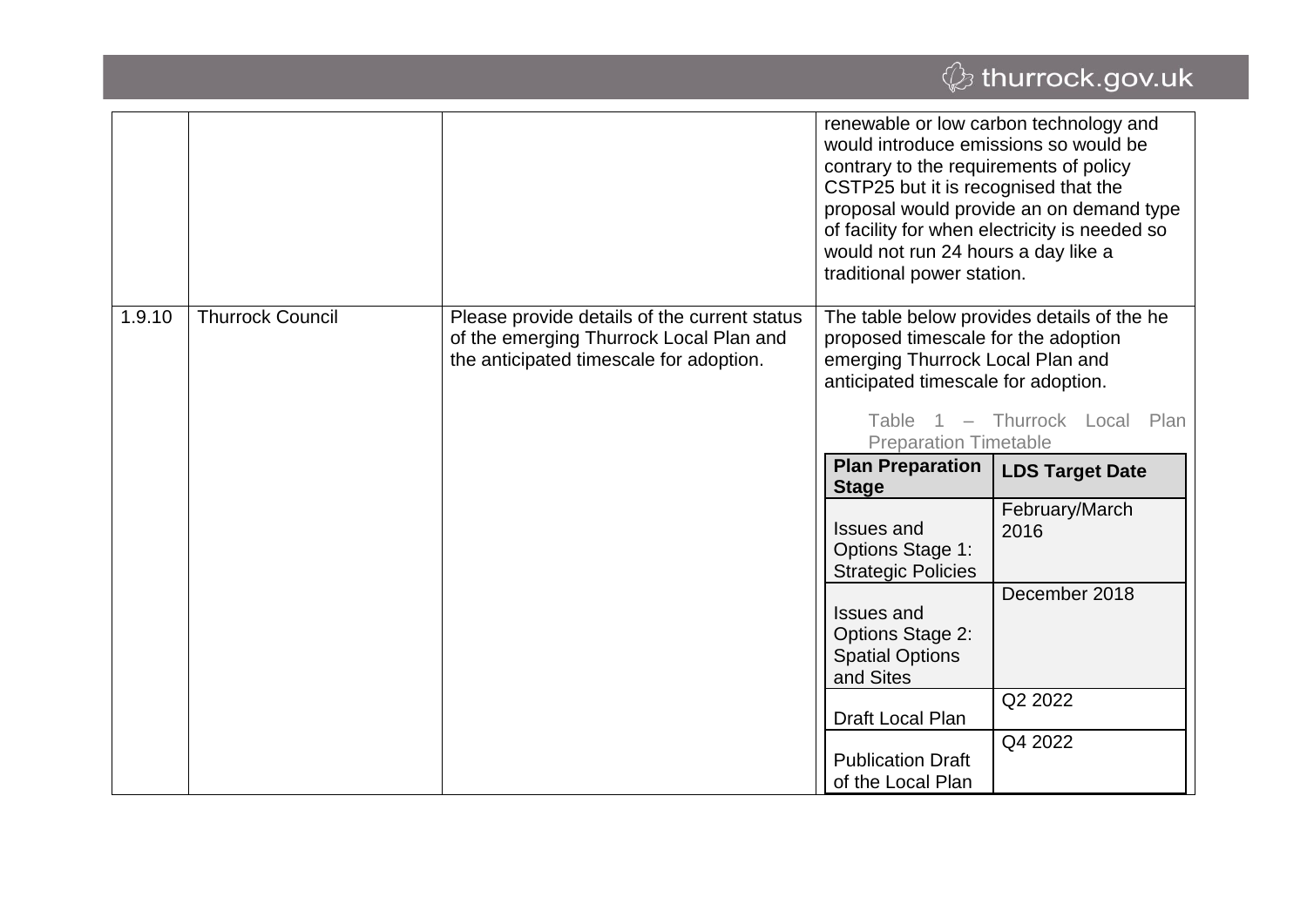# $\overline{\mathcal{Q}}$  thurrock.gov.uk

|        |                                                                                       |                                                                                                                                                                                                                                                                                                                                                                                                                           | Submission of the                                                                                                                                                                                                                                                                  | Q2 2023                                                                                                                                                                             |
|--------|---------------------------------------------------------------------------------------|---------------------------------------------------------------------------------------------------------------------------------------------------------------------------------------------------------------------------------------------------------------------------------------------------------------------------------------------------------------------------------------------------------------------------|------------------------------------------------------------------------------------------------------------------------------------------------------------------------------------------------------------------------------------------------------------------------------------|-------------------------------------------------------------------------------------------------------------------------------------------------------------------------------------|
|        |                                                                                       |                                                                                                                                                                                                                                                                                                                                                                                                                           | Local Plan                                                                                                                                                                                                                                                                         |                                                                                                                                                                                     |
| 11     | <b>Habitats and Onshore Ecology</b>                                                   |                                                                                                                                                                                                                                                                                                                                                                                                                           |                                                                                                                                                                                                                                                                                    |                                                                                                                                                                                     |
| 1.11.2 | <b>Thurrock Council</b>                                                               | Thurrock Council's RR [RR-007] indicates<br>that Walton Common includes habitat of<br>principle importance that was to be<br>included in a Local Wildlife Site, Please<br>provide further details including the extent<br>of habitat affected, its size in relation to the<br>remaining area to be designated, the stage<br>of designation and the effect of the<br>Proposed Development on any potential<br>designation. | Advisor comments as follows:<br>A Local Wildlife Site Review was<br>amended the boundaries of two existing<br>Tilbury Power Station and the adjacent<br>Goshems Farm. This included Walton<br>Common for the first time within a Local<br>Wildlife Site. The citation is attached. | Thurrock Council's Landscape and Ecology<br>undertaken in 2016 but was not adopted by<br>Thurrock Council. As part of that review, it<br>Local Wildlife Sites centred on the former |
| 12     | Landscape and Visual                                                                  |                                                                                                                                                                                                                                                                                                                                                                                                                           |                                                                                                                                                                                                                                                                                    |                                                                                                                                                                                     |
| 1.12.1 | Applicant, Thurrock Council,<br>Gravesham Borough<br>Council, Essex County<br>Council | Have the representative viewpoints<br>identified in ES Chapter 6 (Landscape and<br>Visual Resources) [APP-049 to APP-055]<br>been agreed with the relevant local<br>authorities?                                                                                                                                                                                                                                          | Advisor comments as follows:<br>The viewpoints within Thurrock were<br>LVIA being undertaken.                                                                                                                                                                                      | Thurrock Council's Landscape and Ecology<br>agreed with Thurrock Council prior to the                                                                                               |
| 15     | Noise and Vibration                                                                   |                                                                                                                                                                                                                                                                                                                                                                                                                           |                                                                                                                                                                                                                                                                                    |                                                                                                                                                                                     |
| 1.15.1 | <b>Thurrock Council</b>                                                               | Please state whether the Host Authority<br>agrees with the assessment methodology<br>and conclusions set out in ES Chapter 11<br>(Noise and Vibration [APP-060]).                                                                                                                                                                                                                                                         | 5 are accepted by Thurrock Council                                                                                                                                                                                                                                                 | The Noise Assessment methodology and<br>the conclusions in ES Chapter 11 Paragraph                                                                                                  |